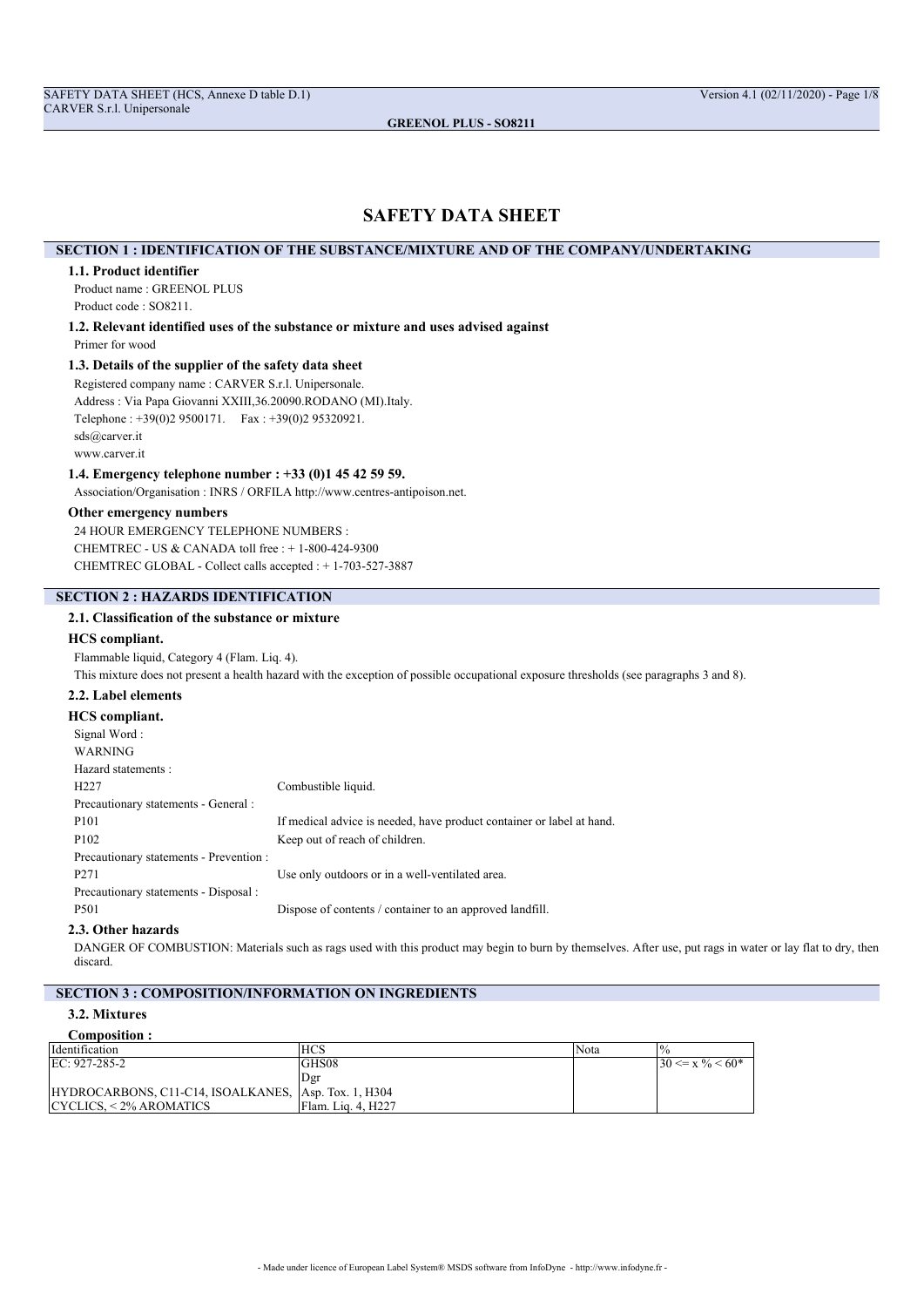| INDEX: 022-006-00-2                 | GHS08         |     | $0 \le x \frac{9}{6} < 25$ |
|-------------------------------------|---------------|-----|----------------------------|
| $ CAS: 13463-67-7$                  | Wng           | 101 |                            |
| $ EC: 236-675-5$                    | Carc. 2, H351 |     |                            |
|                                     |               |     |                            |
| TITANIUM DIOXIDE [IN POWDER FORM]   |               |     |                            |
| CONTAINING 1 % OR MORE OF PARTICLES |               |     |                            |
| WITH AERODYNAMIC DIAMETER <= 10     |               |     |                            |
| $ \mu M $                           |               |     |                            |

(Full text of H-phrases: see section 16)

## **Information on ingredients :**

\*CANADA : the exact percentage (concentration) of composition has been withheld as a trade secret

[1] Substance for which maximum workplace exposure limits are available.

#### **Other data :**

CONTAINS VEGETABLE OIL-BASED RESIN

#### **SECTION 4 : FIRST AID MEASURES**

As a general rule, in case of doubt or if symptoms persist, always call a doctor. NEVER induce swallowing by an unconscious person.

## **4.1. Description of first aid measures**

**In the event of splashes or contact with eyes :**

Wash thoroughly with fresh, clean water for 15 minutes holding the eyelids open.

#### **In the event of swallowing :**

In the event of swallowing, if the quantity is small (no more than one mouthful), rinse the mouth with water and consult a doctor.

Keep the person exposed at rest. Do not force vomiting.

Seek medical attention, showing the label.

If swallowed accidentally, call a doctor to ascertain whether observation and hospital care will be necessary. Show the label.

## **4.2. Most important symptoms and effects, both acute and delayed**

No data available.

## **4.3. Indication of any immediate medical attention and special treatment needed**

No data available.

## **SECTION 5 : FIREFIGHTING MEASURES**

Flammable.

Combustible liquid.

Chemical powders, carbon dioxide and other extinguishing gas are suitable for small fires.

## **5.1. Extinguishing media**

Keep packages near the fire cool, to prevent pressurised containers from bursting.

#### **Suitable methods of extinction**

- In the event of a fire, use :
- sprayed water or water mist
- water with AFFF (Aqueous Film Forming Foam) additive
- halon
- foam
- multipurpose ABC powder
- BC powder
- carbon dioxide (CO2)

Prevent the effluent of fire-fighting measures from entering drains or waterways.

## **Unsuitable methods of extinction**

In the event of a fire, do not use :

- water jet

#### **5.2. Special hazards arising from the substance or mixture**

A fire will often produce a thick black smoke. Exposure to decomposition products may be hazardous to health.

Do not breathe in smoke.

In the event of a fire, the following may be formed :

- carbon monoxide (CO)

- carbon dioxide (CO2)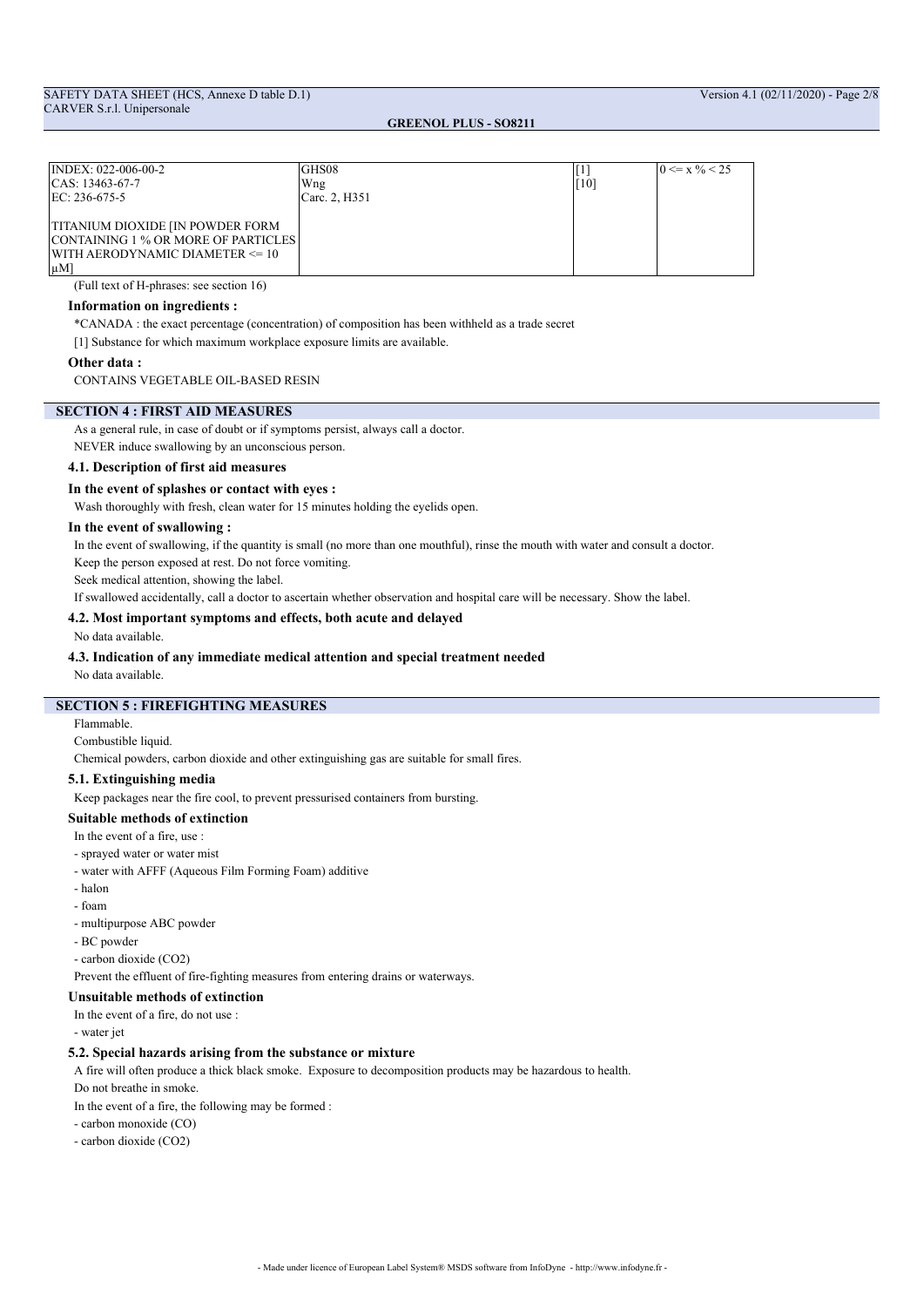Fire-fighting personnel are to be equipped with autonomous insulating breathing apparatus.

## **SECTION 6 : ACCIDENTAL RELEASE MEASURES**

## **6.1. Personal precautions, protective equipment and emergency procedures**

Consult the safety measures listed under headings 7 and 8.

## **For non first aid worker**

Because of the organic solvents contained in the mixture, eliminate sources of ignition and ventilate the area.

#### **For first aid worker**

First aid workers will be equipped with suitable personal protective equipment (See section 8).

## **6.2. Environmental precautions**

Contain and control the leaks or spills with non-combustible absorbent materials such as sand, earth, vermiculite, diatomaceous earth in drums for waste disposal. Prevent any material from entering drains or waterways.

#### **6.3. Methods and material for containment and cleaning up**

Clean preferably with a detergent, do not use solvents.

#### **6.4. Reference to other sections**

No data available.

## **SECTION 7 : HANDLING AND STORAGE**

Requirements relating to storage premises apply to all facilities where the mixture is handled.

#### **7.1. Precautions for safe handling**

#### Always wash hands after handling.

Ensure that there is adequate ventilation, especially in confined areas.

#### **Fire prevention :**

## Handle in well-ventilated areas.

Vapours are heavier than air. They can spread along the ground and form mixtures that are explosive with air.

Prevent the formation of flammable or explosive concentrations in air and avoid vapor concentrations higher than the occupational exposure limits.

Prevent the accumulation of electrostatic charges with connections to earth.

The mixture can become electrostatically charged: always ground when decanting. Wear antistatic shoes and clothing and make floors of non-conductive Use the mixture in premises free of naked flames or other sources of ignition and ensure that electrical equipment is suitably protected.

Keep packages tightly closed and away from sources of heat, sparks and naked flames.

Do not use tools which may produce sparks. Do not smoke.

Prevent access by unauthorised personnel.

#### **Recommended equipment and procedures :**

For personal protection, see section 8.

Observe precautions stated on label and also industrial safety regulations.

Packages which have been opened must be reclosed carefully and stored in an upright position.

#### **Prohibited equipment and procedures :**

No smoking, eating or drinking in areas where the mixture is used.

## **7.2. Conditions for safe storage, including any incompatibilities**

No data available.

#### **Storage**

Keep out of reach of children.

Keep the container tightly closed in a dry, well-ventilated place.

Keep away from all sources of ignition - do not smoke.

Keep well away from all sources of ignition, heat and direct sunlight.

Avoid accumulation of electrostatic charges.

The floor must be impermeable and form a collecting basin so that, in the event of an accidental spillage, the liquid cannot spread beyond this area.

#### **Packaging**

Always keep in packaging made of an identical material to the original.

## **7.3. Specific end use(s)**

No data available.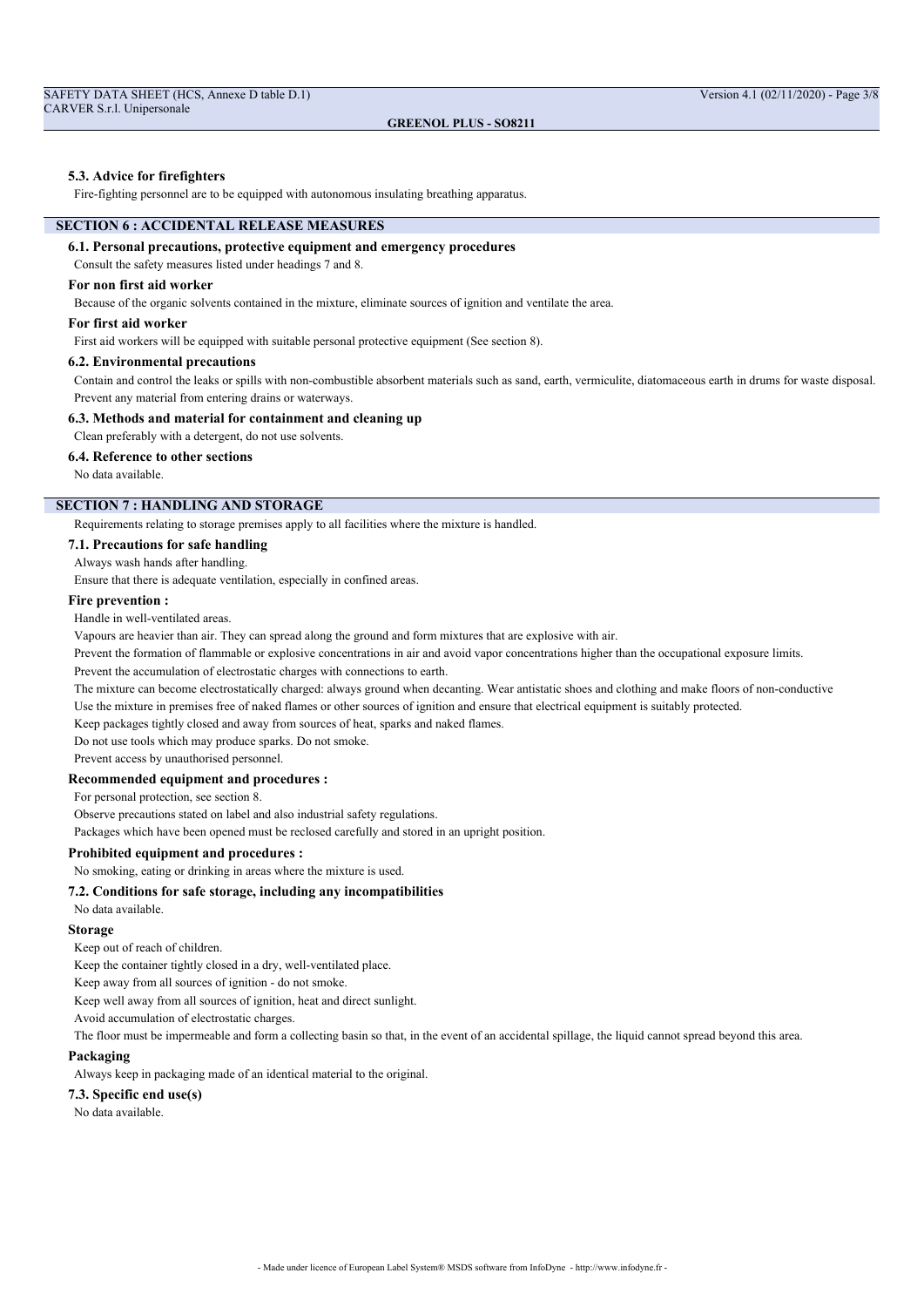#### **SECTION 8 : EXPOSURE CONTROLS/PERSONAL PROTECTION**

#### **8.1. Control parameters**

## **Occupational exposure limits :**

- ACGIH TLV (American Conference of Governmental Industrial Hygienists, Threshold Limit Values, 2010) :

| CAS                                                                                              | TWA:                 | STEL:                     | Ceiling: | Definition:   | Criteria : |          |
|--------------------------------------------------------------------------------------------------|----------------------|---------------------------|----------|---------------|------------|----------|
| 13463-67-7                                                                                       | $10 \text{ mg/m}$    |                           |          | A4            |            |          |
| - Canada / Alberta (Occupational health and safety code, 2009):                                  |                      |                           |          |               |            |          |
| <b>CAS</b>                                                                                       | TWA:                 | STEL:                     | Ceiling: | Definition:   | Criteria:  |          |
| 13463-67-7                                                                                       | $10 \text{ mg/m}$    |                           |          |               |            |          |
| - Canada / British Colombia (2009) :                                                             |                      |                           |          |               |            |          |
| CAS                                                                                              | TWA:                 | STEL:                     | Ceiling: | Definition:   | Criteria:  |          |
| 13463-67-7                                                                                       | $10 \, (N)$ mg/m $3$ |                           |          |               |            |          |
| - Canada / Ontario (Control of exposure to biological or chemical agents, regulation 491/2009) : |                      |                           |          |               |            |          |
| CAS                                                                                              | TWA:                 | STEL:                     | Ceiling: | Definition:   | Criteria:  |          |
| 13463-67-7                                                                                       | $10 \text{ mg/m}$    |                           |          |               | T          |          |
| - Canada / Quebec (Regulations on occupational health and safety):                               |                      |                           |          |               |            |          |
| <b>CAS</b>                                                                                       | TWA:                 | STEL:                     | Ceiling: | Definition:   | Criteria:  |          |
| 13463-67-7                                                                                       | $10 \text{ mg/m}$    |                           |          | Pt. note 1    |            |          |
| - France (INRS - ED984 / 2019-1487) :                                                            |                      |                           |          |               |            |          |
| CAS                                                                                              | $VME$ -ppm:          | $VME-mg/m3$ : $VLE-ppm$ : |          | $VLE-mg/m3$ : | Notes:     | TMP No : |
| 13463-67-7                                                                                       |                      | 10                        |          |               |            |          |
| - USA / OSHA PEL (Occupational Safety and Health Administration, Permissible Exposure Limits) :  |                      |                           |          |               |            |          |
| CAS                                                                                              | TWA:                 | STEL:                     | Ceiling: | Definition:   | Criteria : |          |
| 13463-67-7                                                                                       | $15 \text{ mg/m}$    |                           |          |               |            |          |
| - UK / WEL (Workplace exposure limits, EH40/2005, 2011):                                         |                      |                           |          |               |            |          |
| CAS                                                                                              | TWA :                | STEL:                     | Ceiling: | Definition:   | Criteria:  |          |
| 13463-67-7                                                                                       | - ppm                | - ppm                     |          |               |            |          |
|                                                                                                  | $4 \text{ mg/m}^3$   | - $mg/m^3$                |          |               |            |          |

#### **8.2. Exposure controls**

## **Personal protection measures, such as personal protective equipment**

Pictogram(s) indicating the obligation of wearing personal protective equipment (PPE) :



Use personal protective equipment that is clean and has been properly maintained.

Store personal protective equipment in a clean place, away from the work area.

Never eat, drink or smoke during use. Remove and wash contaminated clothing before re-using. Ensure that there is adequate ventilation, especially in confined areas.

## **- Eye / face protection**

Avoid contact with eyes.

Use eye protectors designed to protect against liquid splashes

Before handling, wear safety goggles in accordance with standard EN166.

## **- Hand protection**

Type of gloves recommended :

- Nitrile rubber (butadiene-acrylonitrile copolymer rubber (NBR))
- PVA (Polyvinyl alcohol)

## **- Body protection**

Work clothing worn by personnel shall be laundered regularly. After contact with the product, all parts of the body that have been soiled must be washed.

## **SECTION 9 : PHYSICAL AND CHEMICAL PROPERTIES**

## **9.1. Information on basic physical and chemical properties**

#### **General information :**

Physical state : Viscous liquid.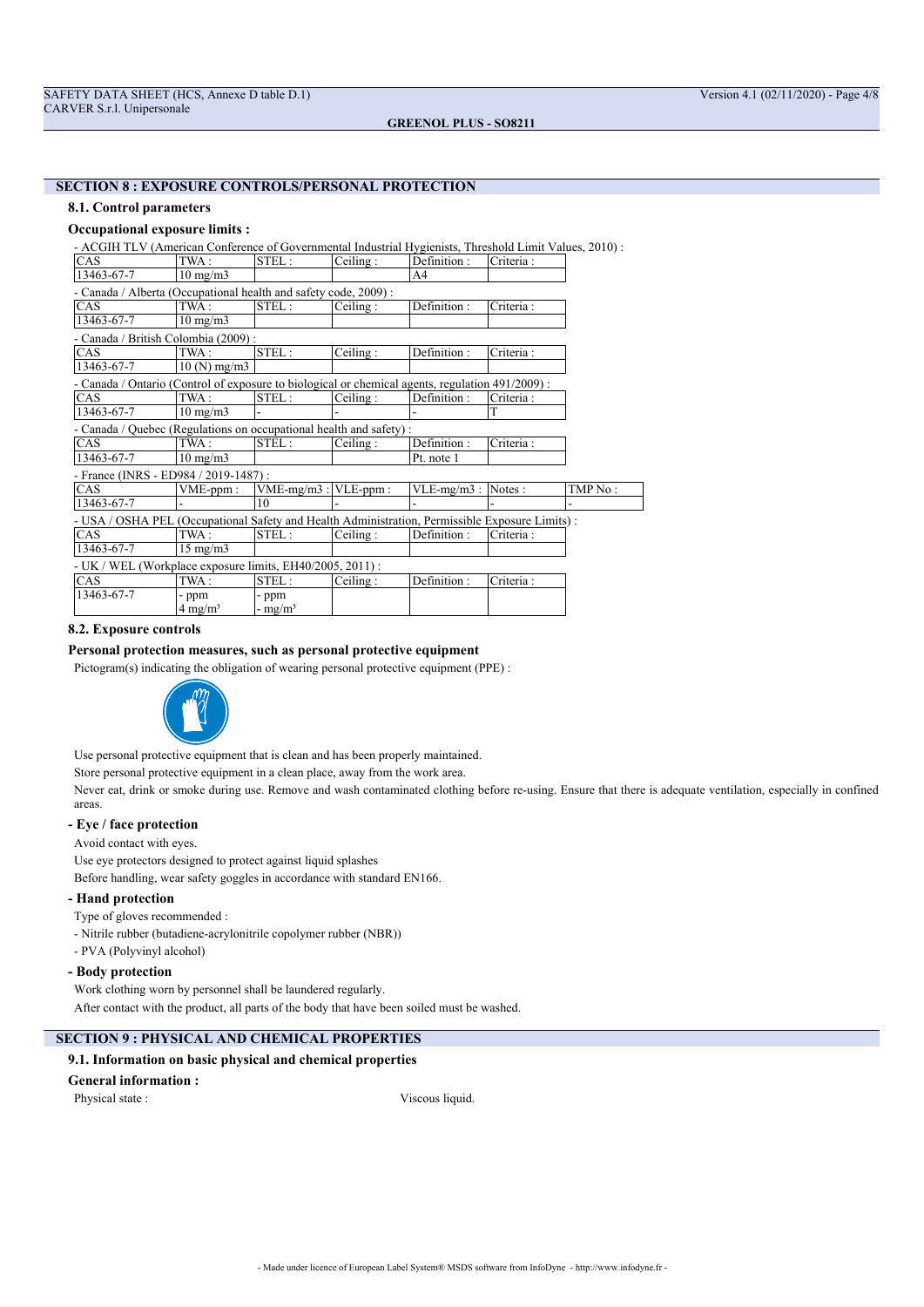#### **Important health, safety and environmental information**

Not relevant. Not specified. 62.00  $^{\circ}$ C. Below 110 kPa (1.10 bar).  $0.93 +/- 0.07$ Insoluble.  $> 20.5$  mm<sup>2</sup>/sec (40°C) Not specified. Not specified. Not relevant.

## **9.2. Other information**

No data available.

## **SECTION 10 : STABILITY AND REACTIVITY**

## **10.1. Reactivity**

#### No data available.

## **10.2. Chemical stability**

This mixture is stable under the recommended handling and storage conditions in section 7.

## **10.3. Possibility of hazardous reactions**

When exposed to high temperatures, the mixture can release hazardous decomposition products, such as carbon monoxide and dioxide, fumes and nitrogen oxide.

## **10.4. Conditions to avoid**

Any apparatus likely to produce a flame or to have a metallic surface at high temperature (burners, electric arcs, furnaces etc.) must not be allowed on the premises.

Avoid :

- accumulation of electrostatic charges.

#### - flames and hot surfaces

**10.5. Incompatible materials**

No data available.

## **10.6. Hazardous decomposition products**

The thermal decomposition may release/form :

- carbon monoxide (CO)
- carbon dioxide (CO2)

## **SECTION 11 : TOXICOLOGICAL INFORMATION**

## **11.1. Information on toxicological effects**

Splashes in the eyes may cause irritation and reversible damage

## **11.1.1. Substances**

#### **Acute toxicity :**

| HYDROCARBONS, C11-C14, ISOALKANES, CYCLICS, <2% AROMATICS |                                                   |
|-----------------------------------------------------------|---------------------------------------------------|
| Oral route :                                              | $LD50 > 5000$ mg/kg                               |
|                                                           | Species : Rat                                     |
|                                                           | OECD Guideline 401 (Acute Oral Toxicity)          |
| Dermal route :                                            | $LD50 > 5000$ mg/kg                               |
|                                                           | Species : Rabbit                                  |
|                                                           | <b>OECD</b> Guideline 402 (Acute Dermal Toxicity) |
| Inhalation route (Dusts/mist):                            | $LC50 > 5000$ mg/l                                |
|                                                           | Species : Rat                                     |
|                                                           | OECD Guideline 403 (Acute Inhalation Toxicity)    |
|                                                           |                                                   |

#### **Specific target organ systemic toxicity - repeated exposure :**

HYDROCARBONS, C11-C14, ISOALKANES, CYCLICS, < 2% AROMATICS<br>C >= 30000 mg/kg bodyweig  $C \ge 30000$  mg/kg bodyweight/day Species : Rat Duration of exposure : 90 days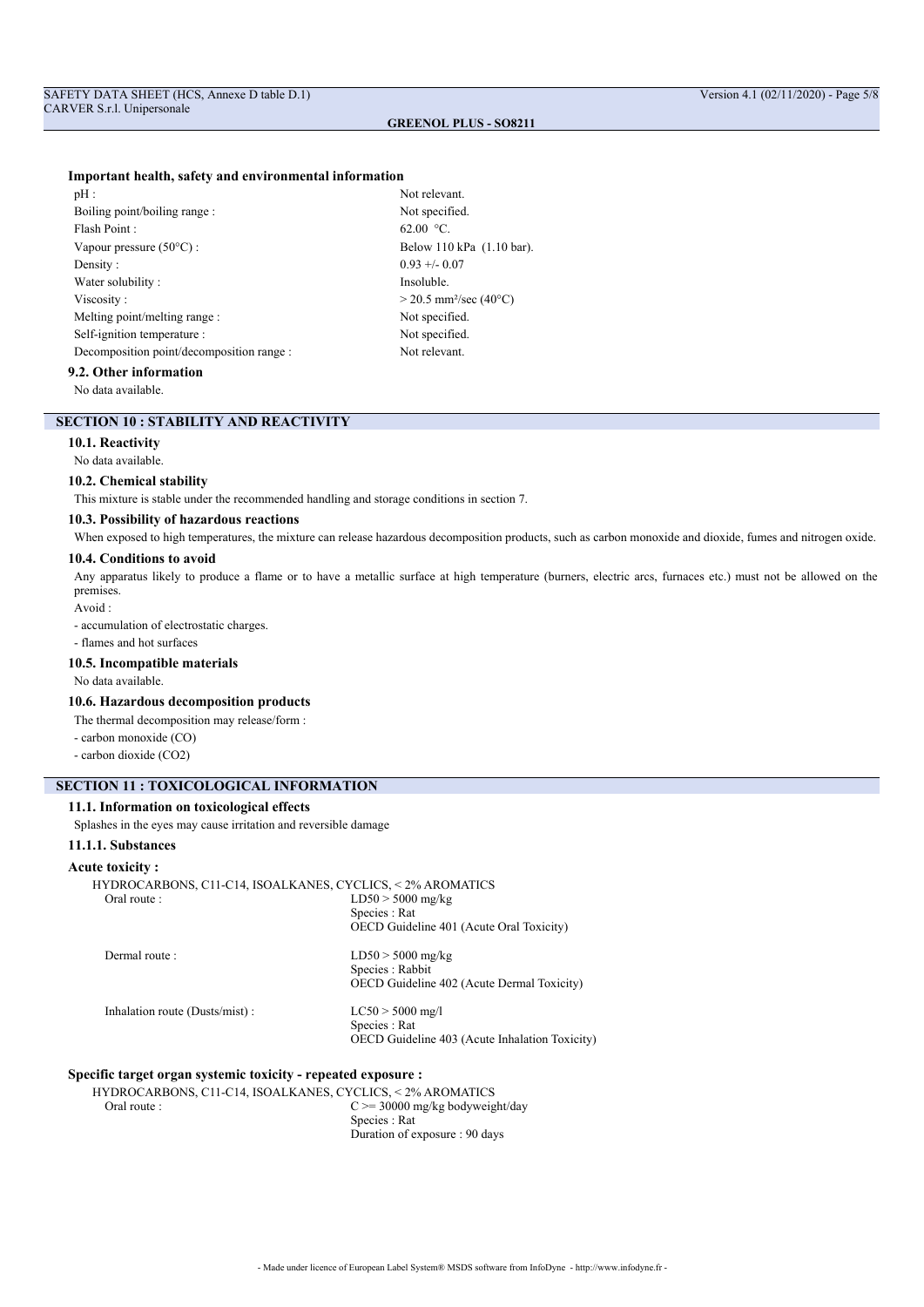Other guideline

Inhalation route :  $C = 10400$  mg/litre/6h/day Duration of exposure : 90 days

## **11.1.2. Mixture**

No toxicological data available for the mixture.

## **Monograph(s) from the IARC (International Agency for Research on Cancer) :**

CAS 100-41-4 : IARC Group 2B : The agent is possibly carcinogenic to humans.

CAS 1330-20-7 : IARC Group 3 : The agent is not classifiable as to its carcinogenicity to humans.

CAS 128-37-0 : IARC Group 3 : The agent is not classifiable as to its carcinogenicity to humans.

CAS 128-37-0 : IARC Group 3 : The agent is not classifiable as to its carcinogenicity to humans.

CAS 100-41-4 : IARC Group 2B : The agent is possibly carcinogenic to humans.

CAS 1330-20-7 : IARC Group 3 : The agent is not classifiable as to its carcinogenicity to humans.

CAS 7631-86-9 : IARC Group 3 : The agent is not classifiable as to its carcinogenicity to humans.

CAS 13463-67-7 : IARC Group 2B : The agent is possibly carcinogenic to humans.

## **SECTION 12 : ECOLOGICAL INFORMATION**

The product must not be allowed to run into drains or waterways.

#### **12.1. Toxicity**

## **12.1.1. Substances**

|                      | HYDROCARBONS, C11-C14, ISOALKANES, CYCLICS, <2% AROMATICS |
|----------------------|-----------------------------------------------------------|
| Fish toxicity:       | $LC50 > 1000$ mg/l                                        |
|                      | Species: Oncorhynchus mykiss                              |
|                      | Duration of exposure : 96 h                               |
| Crustacean toxicity: | $EC50 > 1000$ mg/l                                        |
|                      | Species : Daphnia magna                                   |
|                      | Duration of exposure : 48 h                               |
| Algae toxicity:      | $ECr50 > 1000$ mg/l                                       |
|                      | Species : Pseudokirchnerella subcapitata                  |
|                      | Duration of exposure : 72 h                               |

## **12.1.2. Mixtures**

No aquatic toxicity data available for the mixture.

## **12.2. Persistence and degradability**

#### **12.2.1. Substances**

HYDROCARBONS, C11-C14, ISOALKANES, CYCLICS, < 2% AROMATICS no degradability data is available, the substance is considered as not degrading quickly.

#### **12.3. Bioaccumulative potential**

No data available.

## **12.4. Mobility in soil**

No data available.

## **12.5. Results of PBT and vPvB assessment**

No data available.

## **12.6. Other adverse effects**

No data available.

## **SECTION 13 : DISPOSAL CONSIDERATIONS**

The appropriate waste management of the mixture and/or its container must be determined in accordance with local regulations.

#### **13.1. Waste treatment methods**

Do not pour into drains or waterways.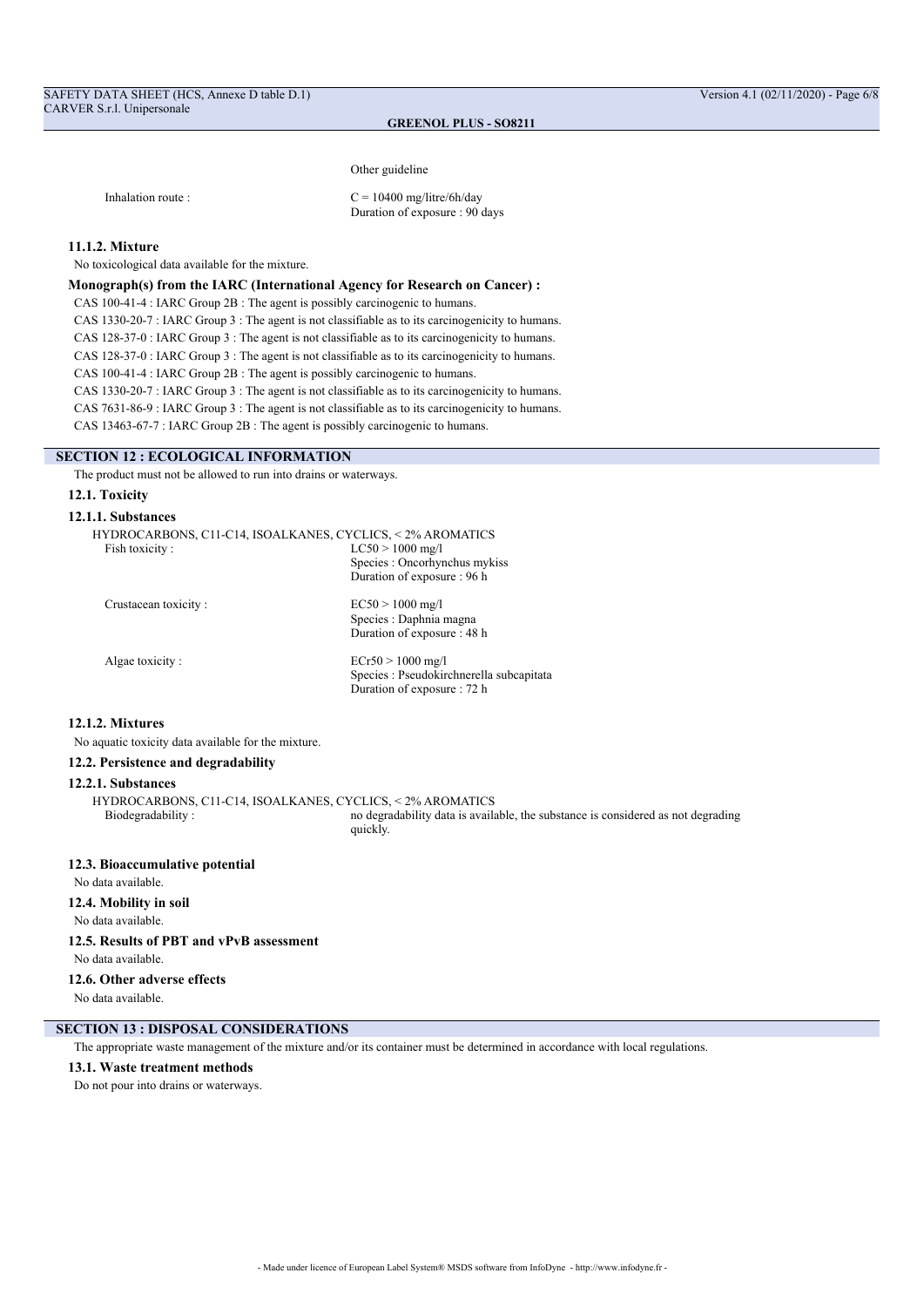#### **Waste :**

Waste management is carried out without endangering human health, without harming the environment and, in particular without risk to water, air, soil, plants or animals.

Recycle or dispose of waste in compliance with current legislation, preferably via a certified collector or company.

Do not contaminate the ground or water with waste, do not dispose of waste into the environment.

## **Soiled packaging :**

Empty container completely. Keep label(s) on container.

Give to a certified disposal contractor.

## **SECTION 14 : TRANSPORT INFORMATION**

Exempt from transport classification and labelling.

- **14.1. UN number**
- -
- **14.2. UN proper shipping name**
- -

-

-

-

-

- **14.3. Transport hazard class(es)**
- **14.4. Packing group**
- **14.5. Environmental hazards**
- **14.6. Special precautions for user**

## **SECTION 15 : REGULATORY INFORMATION**

## **15.1. Safety, health and environmental regulations/legislation specific for the substance or mixture**

- The following regulations have been used:
- OSHA Hazard Communication Standard 29 CFR 1910.1200
- **Container information:**
- No data available.
- **Particular provisions :**
- No data available.
- **Standardised American system for the identification of hazards presented by the product in view of emergency procedures (NFPA 704) :**

NFPA 704, Labelling: Health=0 Inflammability=2 Instability/Reactivity=1 Specific Risk=none



- **Clean Water Act : Toxic Pollutants (CWA 307A)** Unlisted.
- **Clean Water Act : Hazardous Substances (CWA 311)** Unlisted.
- **Clean Water Act : Hazardous Substances (CWA 304b)** Unlisted.
- **Clean Water Act : Priority Pollutants (CWA Priority)** Unlisted.
- **Clean Air Act : Hazardous Air Pollutants (CAA 112(b) HAP (188))**
- Unlisted.
- **Clean Air Act : Organic Hazardous Air Pollutants National Emission Standards (CAA 112(b) HON (387))** Unlisted.
- **Clean Air Act : Protection of Stratospheric Ozone (CAA 602)** Unlisted.